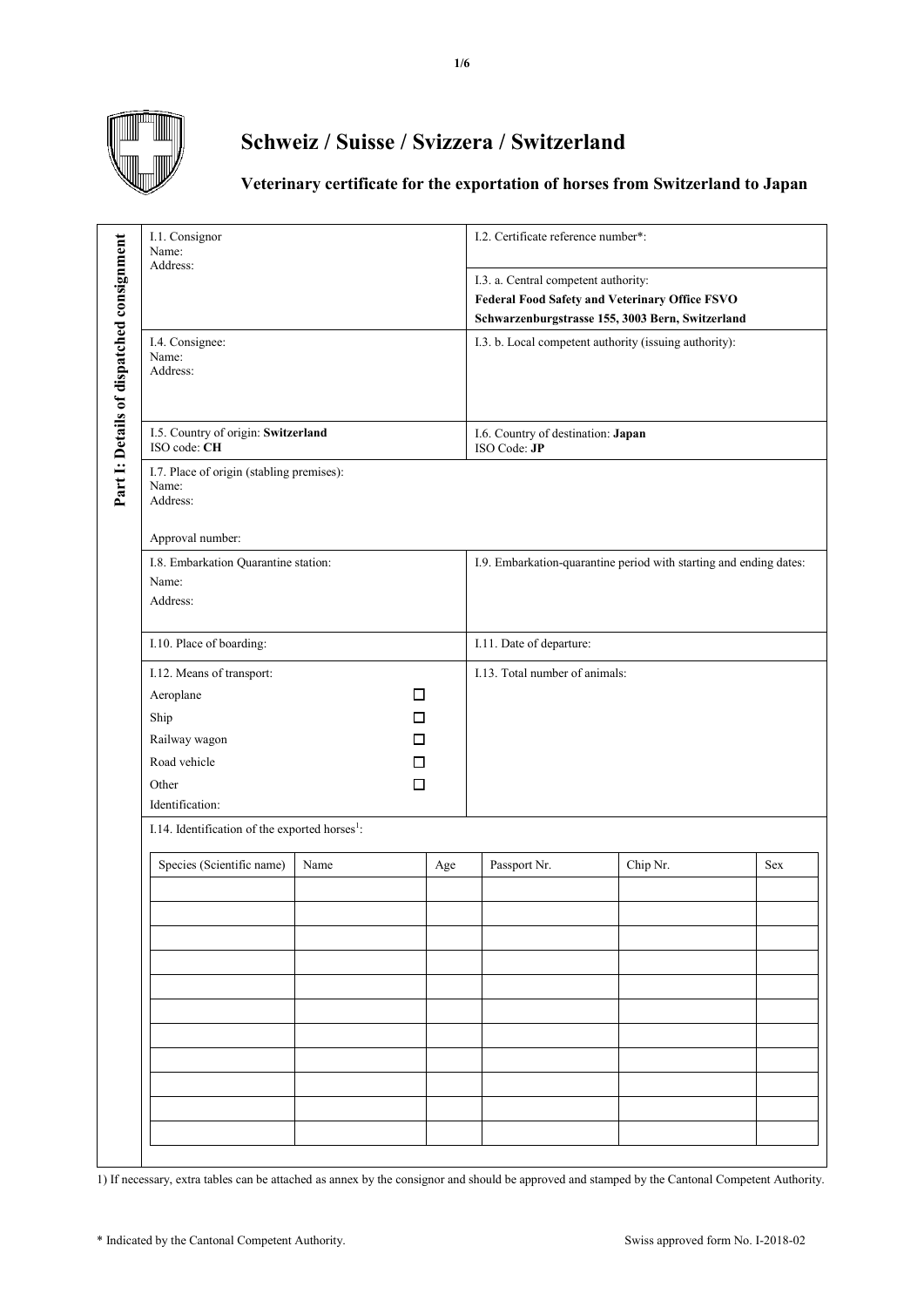|                                    | <b>Switzerland</b>                                                                        |                                                                                                                                                    | <b>Horses</b><br>I.2. Certificate reference No*:                                                                                                                                                                                                                                                                                                                                                                                                                                                                                                                                                                                                                                                                                                                                                                                                                                                                                                                                                                                                                                                                                                                                                                                                                                                                                                                                                                                                                                                                                                                                                                                                                                                                                                                                                                                                                                                                                 |                                          |                      |                |  |
|------------------------------------|-------------------------------------------------------------------------------------------|----------------------------------------------------------------------------------------------------------------------------------------------------|----------------------------------------------------------------------------------------------------------------------------------------------------------------------------------------------------------------------------------------------------------------------------------------------------------------------------------------------------------------------------------------------------------------------------------------------------------------------------------------------------------------------------------------------------------------------------------------------------------------------------------------------------------------------------------------------------------------------------------------------------------------------------------------------------------------------------------------------------------------------------------------------------------------------------------------------------------------------------------------------------------------------------------------------------------------------------------------------------------------------------------------------------------------------------------------------------------------------------------------------------------------------------------------------------------------------------------------------------------------------------------------------------------------------------------------------------------------------------------------------------------------------------------------------------------------------------------------------------------------------------------------------------------------------------------------------------------------------------------------------------------------------------------------------------------------------------------------------------------------------------------------------------------------------------------|------------------------------------------|----------------------|----------------|--|
|                                    | II. Animal health attestation                                                             |                                                                                                                                                    |                                                                                                                                                                                                                                                                                                                                                                                                                                                                                                                                                                                                                                                                                                                                                                                                                                                                                                                                                                                                                                                                                                                                                                                                                                                                                                                                                                                                                                                                                                                                                                                                                                                                                                                                                                                                                                                                                                                                  |                                          |                      |                |  |
| Part II: Animal health attestation | 1.<br>sickness.<br>2.<br>3.<br>4.<br>5.<br>4.<br>6.                                       | commencement of embarkation-quarantine in item 4.<br>of 30 days before shipment to Japan:                                                          | The government authorities concerned in Switzerland state the following health items:<br>There have been no recorded cases of Vesicular stomatitis, African horse sickness, Equine encephalomyelitis,<br>Horse pox, Glanders, Melioidosis, Epizootic lymphangitis and Equine trypanosomiasis in Switzerland for the last<br>two years. And, during this period, the exported horse(s) has (have) never been vaccinated against African horse<br>There has been no clinical, microbiological or serological evidence of Equine infectious anemia, Equine viral<br>arteritits, Contagious equine metritis, Equine influenza, Coital exanthema, Equine rhinopneumonitis, Equine<br>piroplasmosis, Strangles and Equine paratyphoid (Salmonella abortus-equi infection) on the stabling premises for<br>at least 6 months before the commencement of the examinations in item 6.<br>The exported horse(s) was (were) stabled on the premises stated in item 2 for at least 60 days before<br>The exported horse(s) was (were) isolated in the embarkation-quarantine station authorized by the government<br>authorities concerned in Switzerland as a secured and guaranteed place from an animal health point of view, for at<br>least 7 days before shipment to Japan. After the entry into the embarkation-quarantine station, the exported horse(s)<br>was (were) not in contact with horses which are not destined for Japan. For stallion(s) vaccinated against Equine<br>viral arteritis, the pre-embarkation quarantine was carried out in accordance with ANNEX.<br>The exported horse(s) had no signs of any equine infectious diseases through the careful clinical inspections<br>conducted by a veterinary officer of the government authorities concerned in Switzerland during the period of item<br>The exported horse(s) was (were) subjected to the following examination with negative results within the period |                                          |                      |                |  |
|                                    | <b>Disease</b>                                                                            | <b>Method</b>                                                                                                                                      |                                                                                                                                                                                                                                                                                                                                                                                                                                                                                                                                                                                                                                                                                                                                                                                                                                                                                                                                                                                                                                                                                                                                                                                                                                                                                                                                                                                                                                                                                                                                                                                                                                                                                                                                                                                                                                                                                                                                  | <b>Identification</b><br>(Name of horse) | <b>Sampling date</b> | <b>Results</b> |  |
|                                    | Equine paratyphoid<br>(Salmonella abortus-<br>equi)<br><b>Equine infectious</b><br>anemia | Tube agglutination test<br>(negative at serum<br>dilution 1:320)<br>Agar gel-<br>immunodiffusion                                                   |                                                                                                                                                                                                                                                                                                                                                                                                                                                                                                                                                                                                                                                                                                                                                                                                                                                                                                                                                                                                                                                                                                                                                                                                                                                                                                                                                                                                                                                                                                                                                                                                                                                                                                                                                                                                                                                                                                                                  |                                          |                      |                |  |
|                                    | <b>Equine viral arteritis</b>                                                             | As per ANNEX                                                                                                                                       |                                                                                                                                                                                                                                                                                                                                                                                                                                                                                                                                                                                                                                                                                                                                                                                                                                                                                                                                                                                                                                                                                                                                                                                                                                                                                                                                                                                                                                                                                                                                                                                                                                                                                                                                                                                                                                                                                                                                  |                                          |                      |                |  |
|                                    | Contagious equine<br>mertritis                                                            | Bacterial examinations<br>for the materials from<br>sexual organs<br>(excluding Gelding<br>Slaughter horse and<br>horse under 24 months<br>of age) |                                                                                                                                                                                                                                                                                                                                                                                                                                                                                                                                                                                                                                                                                                                                                                                                                                                                                                                                                                                                                                                                                                                                                                                                                                                                                                                                                                                                                                                                                                                                                                                                                                                                                                                                                                                                                                                                                                                                  |                                          |                      |                |  |
|                                    | <b>Equine piroplasmosis</b>                                                               | Microscopic<br>examination of blood<br>smear samples, and CF<br>test or indirect<br>fluorescent antibody<br>test                                   |                                                                                                                                                                                                                                                                                                                                                                                                                                                                                                                                                                                                                                                                                                                                                                                                                                                                                                                                                                                                                                                                                                                                                                                                                                                                                                                                                                                                                                                                                                                                                                                                                                                                                                                                                                                                                                                                                                                                  |                                          |                      |                |  |
|                                    | Delete as appropriate                                                                     |                                                                                                                                                    |                                                                                                                                                                                                                                                                                                                                                                                                                                                                                                                                                                                                                                                                                                                                                                                                                                                                                                                                                                                                                                                                                                                                                                                                                                                                                                                                                                                                                                                                                                                                                                                                                                                                                                                                                                                                                                                                                                                                  |                                          |                      |                |  |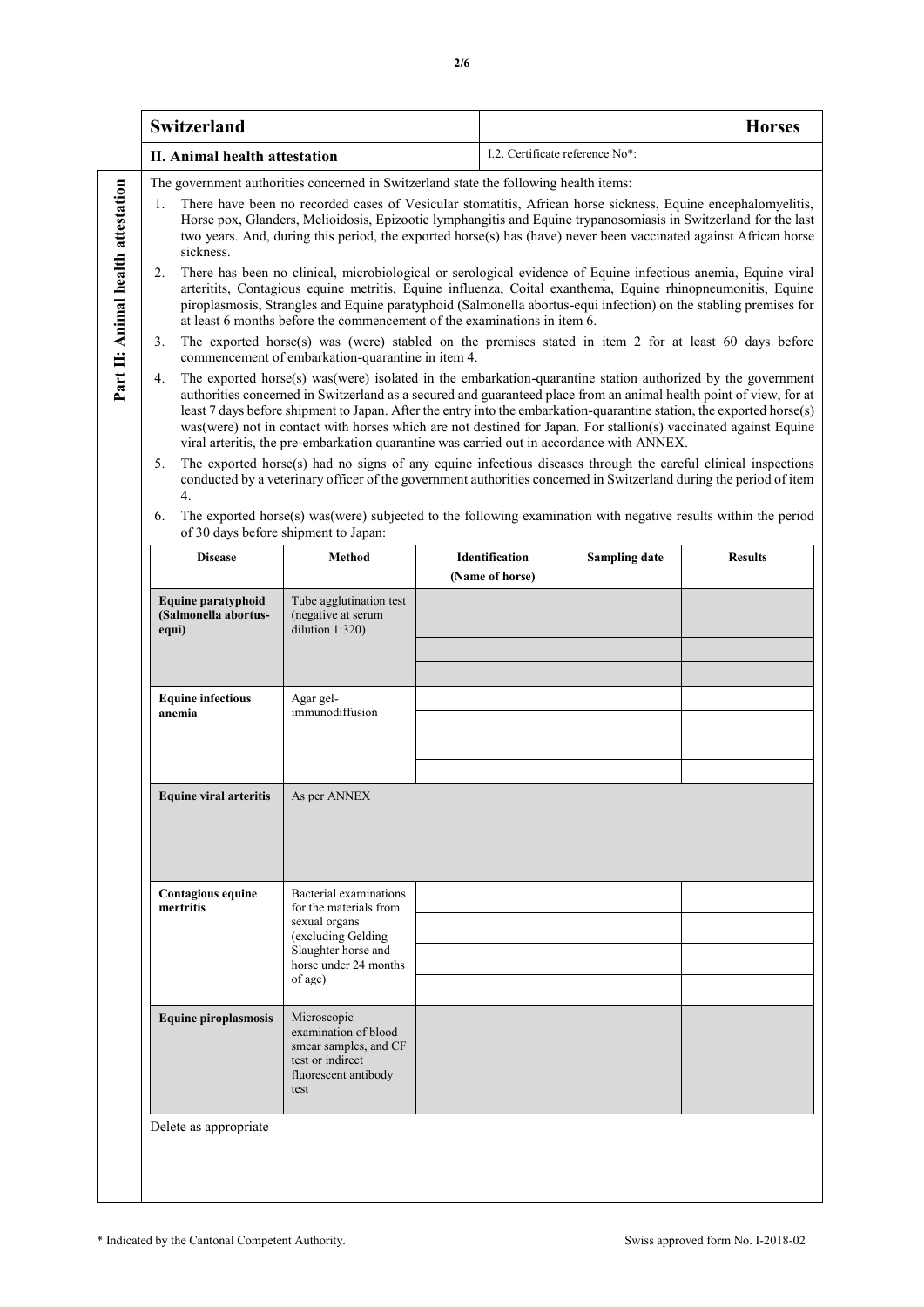| Switzerland                                                                                                                      | <b>Horses</b>                                                                                                                                                                                                                                                                                                                                                                                                                                                                                                                                                                                                              |  |  |  |  |  |
|----------------------------------------------------------------------------------------------------------------------------------|----------------------------------------------------------------------------------------------------------------------------------------------------------------------------------------------------------------------------------------------------------------------------------------------------------------------------------------------------------------------------------------------------------------------------------------------------------------------------------------------------------------------------------------------------------------------------------------------------------------------------|--|--|--|--|--|
| II. Animal health attestation                                                                                                    | I.2. Certificate reference No*:                                                                                                                                                                                                                                                                                                                                                                                                                                                                                                                                                                                            |  |  |  |  |  |
| 7.                                                                                                                               | The exported horse(s) was (were) vaccinated against Equine influenza twice at 4 to 6 weeks interval (or once for                                                                                                                                                                                                                                                                                                                                                                                                                                                                                                           |  |  |  |  |  |
| booster) within 1 year before embarkation quarantine.                                                                            |                                                                                                                                                                                                                                                                                                                                                                                                                                                                                                                                                                                                                            |  |  |  |  |  |
| Identification (name) of the horse(s):                                                                                           |                                                                                                                                                                                                                                                                                                                                                                                                                                                                                                                                                                                                                            |  |  |  |  |  |
| Kind (including a name of the strain):                                                                                           |                                                                                                                                                                                                                                                                                                                                                                                                                                                                                                                                                                                                                            |  |  |  |  |  |
|                                                                                                                                  |                                                                                                                                                                                                                                                                                                                                                                                                                                                                                                                                                                                                                            |  |  |  |  |  |
|                                                                                                                                  |                                                                                                                                                                                                                                                                                                                                                                                                                                                                                                                                                                                                                            |  |  |  |  |  |
|                                                                                                                                  |                                                                                                                                                                                                                                                                                                                                                                                                                                                                                                                                                                                                                            |  |  |  |  |  |
|                                                                                                                                  |                                                                                                                                                                                                                                                                                                                                                                                                                                                                                                                                                                                                                            |  |  |  |  |  |
|                                                                                                                                  |                                                                                                                                                                                                                                                                                                                                                                                                                                                                                                                                                                                                                            |  |  |  |  |  |
|                                                                                                                                  |                                                                                                                                                                                                                                                                                                                                                                                                                                                                                                                                                                                                                            |  |  |  |  |  |
|                                                                                                                                  |                                                                                                                                                                                                                                                                                                                                                                                                                                                                                                                                                                                                                            |  |  |  |  |  |
| Other vaccinations:<br>8.                                                                                                        |                                                                                                                                                                                                                                                                                                                                                                                                                                                                                                                                                                                                                            |  |  |  |  |  |
| Identification (name) of the horse(s):                                                                                           |                                                                                                                                                                                                                                                                                                                                                                                                                                                                                                                                                                                                                            |  |  |  |  |  |
|                                                                                                                                  |                                                                                                                                                                                                                                                                                                                                                                                                                                                                                                                                                                                                                            |  |  |  |  |  |
|                                                                                                                                  |                                                                                                                                                                                                                                                                                                                                                                                                                                                                                                                                                                                                                            |  |  |  |  |  |
|                                                                                                                                  |                                                                                                                                                                                                                                                                                                                                                                                                                                                                                                                                                                                                                            |  |  |  |  |  |
|                                                                                                                                  |                                                                                                                                                                                                                                                                                                                                                                                                                                                                                                                                                                                                                            |  |  |  |  |  |
|                                                                                                                                  |                                                                                                                                                                                                                                                                                                                                                                                                                                                                                                                                                                                                                            |  |  |  |  |  |
| 9.<br>authorities concerned in Switzerland with chemicals approved by the said authorities.                                      | All containers, vehicles and loading place of a ship or an aircraft to be used for transportation of the exported horse<br>were cleaned up in advance of loading and thoroughly disinfected under the supervision of the government                                                                                                                                                                                                                                                                                                                                                                                        |  |  |  |  |  |
| Japan.                                                                                                                           | 10. The exported horse(s) was(were) kept isolated from any other equine animals during the transportation period in<br>Switzerland. No other equine animals, excluding those to which are applied identical animal health requirements,<br>are permitted the mix-loading on board the ship or aircraft used for the transportation of the exported horse to                                                                                                                                                                                                                                                                |  |  |  |  |  |
| source used for embarkation-quarantine.                                                                                          | 11. Feed and bedding to be used during the transportation period of the exported horse to Japan came from the same                                                                                                                                                                                                                                                                                                                                                                                                                                                                                                         |  |  |  |  |  |
| 12. No additional feed and bedding was provided at any port of call throughout transportation of the exported horse to<br>Japan. |                                                                                                                                                                                                                                                                                                                                                                                                                                                                                                                                                                                                                            |  |  |  |  |  |
| <b>Additional information</b>                                                                                                    |                                                                                                                                                                                                                                                                                                                                                                                                                                                                                                                                                                                                                            |  |  |  |  |  |
| 1.<br>exported horse, states each of the following items in detail:                                                              | The government authorities concerned in Switzerland responsible for issuing an inspection certificate for the                                                                                                                                                                                                                                                                                                                                                                                                                                                                                                              |  |  |  |  |  |
| (1) Each requirement of items 1, 2, 3, 4, 5, 9, 10 and 11.                                                                       |                                                                                                                                                                                                                                                                                                                                                                                                                                                                                                                                                                                                                            |  |  |  |  |  |
| (2) Date, methods and results of the testing for each diseases listed in item 6.                                                 |                                                                                                                                                                                                                                                                                                                                                                                                                                                                                                                                                                                                                            |  |  |  |  |  |
|                                                                                                                                  | In case that the exported horse is a stallion that was vaccinated against Equine viral arteritis, the said horse shall satisfy<br>all the conditions in item 2 of ANNEX. Date of blood sampling immediately prior to the vaccination, kind of vaccine,<br>each date of blood samplings on the premises (1 time) and at pre-embarkation quarantine facilities (2 times), each date<br>and result of blood sampling from two test mares to be subject to covering tests immediately prior to entering pre-<br>embarkation quarantine of two test mares, and each date of blood samplings (2 times), after the last covering. |  |  |  |  |  |
| influenza vaccine.                                                                                                               | (3) Kind (including a name of the strain), inoculation dates and manufacturer's names and lot number of the Equine                                                                                                                                                                                                                                                                                                                                                                                                                                                                                                         |  |  |  |  |  |
| vaccine were applied to the exported horse.                                                                                      | (4) Kinds, inoculation dates and vaccine manufacturer's name of the vaccines, if vaccines other than Equine influenza                                                                                                                                                                                                                                                                                                                                                                                                                                                                                                      |  |  |  |  |  |
| Japan.                                                                                                                           | Remark 1: "The government authorities concerned in Switzerland" means the cantonal veterinary authorities which are<br>recognized by the Federal Government, as the official agencies responsible for quarantine of horses to be exported to                                                                                                                                                                                                                                                                                                                                                                               |  |  |  |  |  |
| of the cantonal veterinary authorities mentioned in Remark 1.                                                                    | Remark 2: "Veterinary officer of the government authorities concerned in Switzerland" mean the official veterinarian                                                                                                                                                                                                                                                                                                                                                                                                                                                                                                       |  |  |  |  |  |
| 2.<br>animal quarantine service Japan.                                                                                           | Aside from the items above-mentioned of the said animal health requirements, in case that any infectious disease<br>is detected during the quarantine period in Japan, the said exported horse could be returned or slaughtered by the                                                                                                                                                                                                                                                                                                                                                                                     |  |  |  |  |  |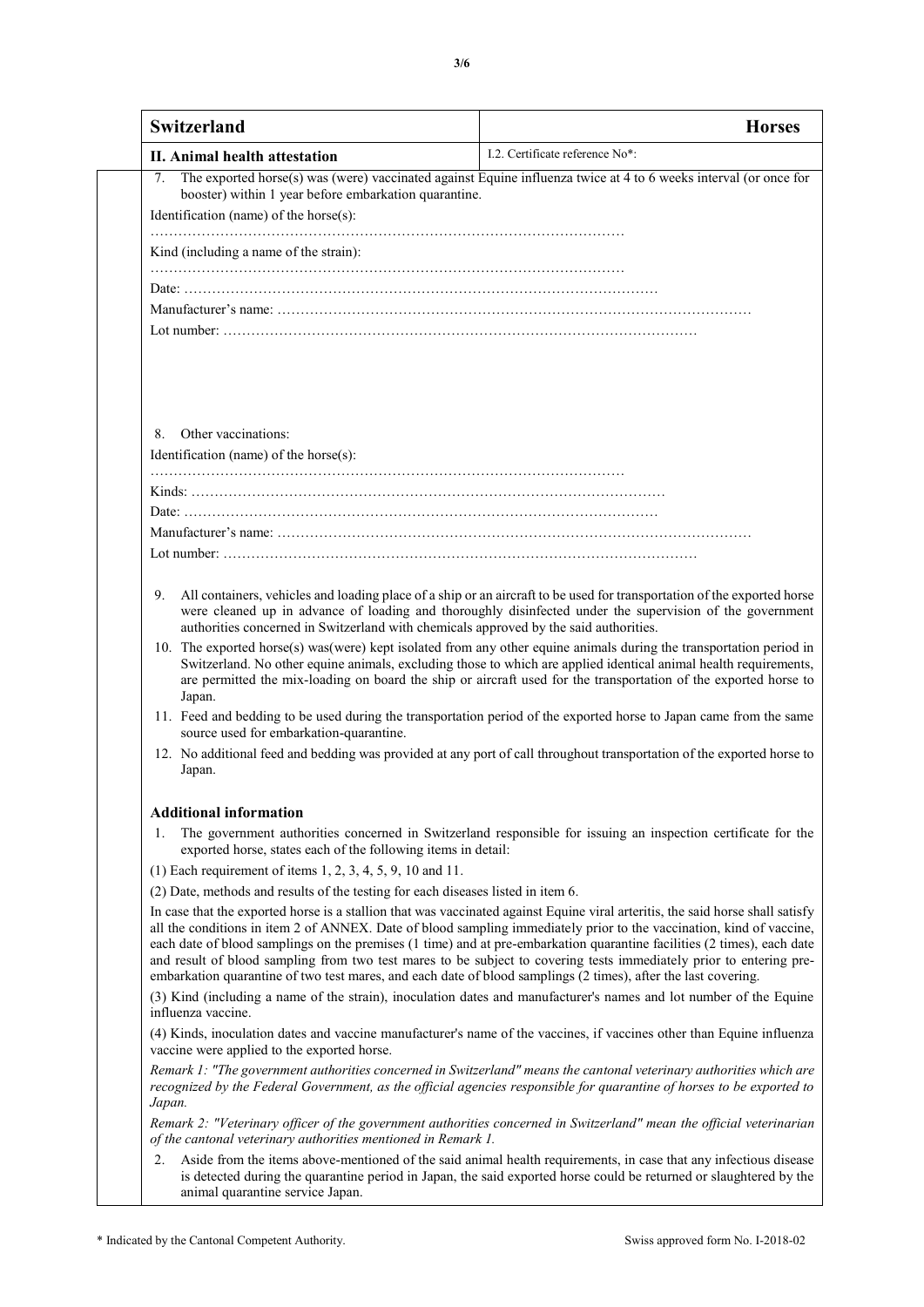| Switzerland                   | <b>Horses</b>                                            |
|-------------------------------|----------------------------------------------------------|
| II. Animal health attestation | L <sub>2</sub> . Certificate reference No <sup>*</sup> : |

**Annex**

## 1. Non-vaccinated horse

Serum neutralization test in the presence of complement (hereinafter referred to as "the serum neutralization test") negative at serum dilution 1:4.

Vaccinated stallion satisfies all of the following requirements.

(1) The government authorities of exporting country confirm that blood sample was taken from the vaccinated stallion immediately prior to the vaccination and that the serum was subjected to the serum neutralization test with negative result at serum dilution 1:4.

(2) Three blood samples were taken from the vaccinated stallion one time on the premises and two times at preembarkation quarantine facilities, and these three sera were at the same time subjected to the serum neutralization test with a result of either no significant rise (including fourfold) of these titers or declining titers. In this case, the interval of taking blood samples was about 2 weeks, and the third blood sample was taken within 10 days prior to the shipment.

(3) In case titers are found maintained in the vaccinated stallion as the result of the serum neutralization test in 2-(2), the said stallion was subjected to covering test. The two test mares to be used for covering test satisfied the requirements for the horse to be exported to Japan and were isolated at the same pre-embarkation quarantine facilities together with the vaccinated stallion during 30 days prior to the shipment of the vaccinated stallion to Japan, with negative results of the following tests.

[1] Blood samples were taken from the two test mares immediately prior to entering pre-embarkation quarantine facilities, and were subjected to the serum neutralization test with negative results at serum dilution 1:4.

[2] During the 30 days pre-embarkation quarantine period each of the two test mares have been covered by the vaccinated stallion twice a day for two days, and at 14th day and 28th day respectively after the last covering, blood samples were taken from each of the two test mares and were subjected to the serum neutralization test with negative results at serum dilution 1:4.

[3] The two test mares have been found to be free of signs or symptoms of Equine viral arteritis during the 30 days preembarkation quarantine period.

| <b>NON-VACCINATED HORSE</b>                                  |  |                                                               |        |  |  |  |  |
|--------------------------------------------------------------|--|---------------------------------------------------------------|--------|--|--|--|--|
| <b>Identification</b><br>Date of Sampling<br>(Name of horse) |  | <b>Method</b>                                                 | Result |  |  |  |  |
|                                                              |  | serum neutralization test (negative<br>at serum dilution 1:4) |        |  |  |  |  |
|                                                              |  |                                                               |        |  |  |  |  |
|                                                              |  |                                                               |        |  |  |  |  |

| <b>VACCINATED STALLION TEST RESULT FOR 2(1)</b> |                         |                      |                                                                  |               |  |  |  |  |
|-------------------------------------------------|-------------------------|----------------------|------------------------------------------------------------------|---------------|--|--|--|--|
| <b>Identification</b><br>(Name of horse)        | <b>Vaccination date</b> | <b>Sampling date</b> | <b>Method</b>                                                    | <b>Result</b> |  |  |  |  |
|                                                 |                         |                      | serum neutralization<br>test (negative at<br>serum dilution 1:4) |               |  |  |  |  |
|                                                 |                         |                      |                                                                  |               |  |  |  |  |
| Name and manufacture of EVA vaccine :           |                         |                      |                                                                  |               |  |  |  |  |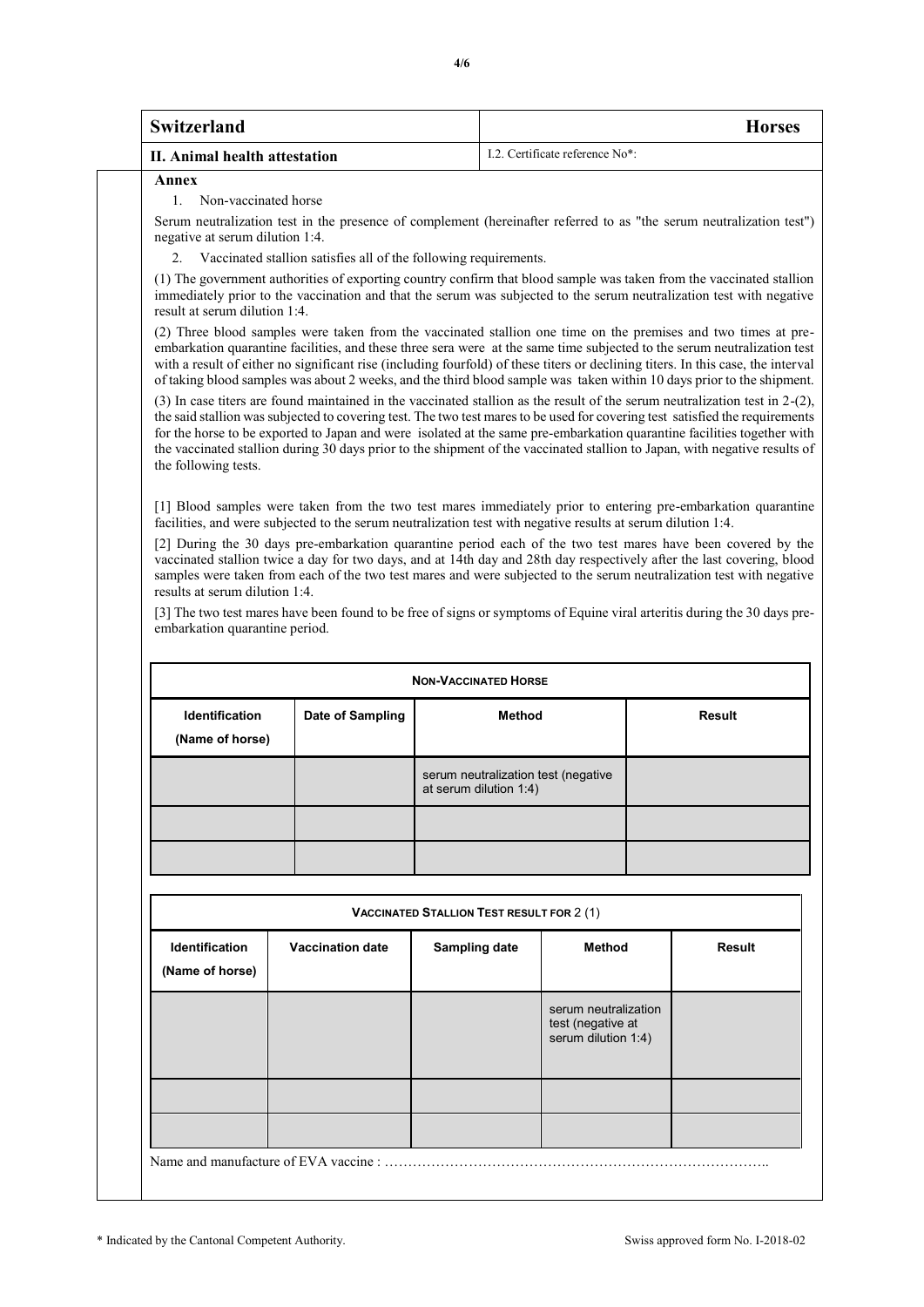|                                                              | II. Animal health attestation                                                                                                            |                                     |                  |        | I.2. Certificate reference No*:                                        | <b>Horses</b> |
|--------------------------------------------------------------|------------------------------------------------------------------------------------------------------------------------------------------|-------------------------------------|------------------|--------|------------------------------------------------------------------------|---------------|
|                                                              |                                                                                                                                          |                                     |                  |        |                                                                        |               |
|                                                              | <b>VACCINATED STALLION TEST RESULT OF THREE TIMES FOR 2 (2)</b>                                                                          |                                     |                  |        |                                                                        |               |
| Identification<br><b>Vaccination date</b><br>(Name of horse) |                                                                                                                                          | <b>Sampling date</b>                |                  | Method |                                                                        | <b>Result</b> |
|                                                              |                                                                                                                                          |                                     |                  | test   | serum neutralization                                                   |               |
|                                                              |                                                                                                                                          |                                     |                  |        |                                                                        |               |
|                                                              |                                                                                                                                          | TWO MARES TEST RESULT FOR 2 (3) [1] |                  |        |                                                                        |               |
| Identification<br>(Name of horse)                            | <b>Entering date</b><br>(quarantine<br>facilites)                                                                                        | <b>Sampling date</b>                |                  |        | <b>Method</b>                                                          | <b>Result</b> |
|                                                              |                                                                                                                                          |                                     |                  |        | serum neutralization<br>test (negative at<br>serum dilution 1:4)       |               |
|                                                              |                                                                                                                                          |                                     |                  |        |                                                                        |               |
|                                                              | Isolation period with starting and ending dates of the two test mares at the pre-embarkation quarantine facilities together              |                                     |                  |        |                                                                        |               |
|                                                              |                                                                                                                                          |                                     |                  |        |                                                                        |               |
|                                                              |                                                                                                                                          |                                     |                  |        |                                                                        |               |
| Identification of<br>mare<br>(Name of horse)                 | TWO MARE TEST RESULT OF EACH TWO TIMES AFTER THE LAST COVERING FOR $2(3)[2]$<br>Identification of<br>covered stallion<br>(Name of horse) | The dates of<br>last covering       | Sampling<br>date |        | Method                                                                 | Result        |
|                                                              |                                                                                                                                          |                                     |                  |        | serum<br>neutralization test<br>(negative at<br>serum dilution<br>1:4) |               |
|                                                              |                                                                                                                                          |                                     |                  |        |                                                                        |               |
|                                                              |                                                                                                                                          |                                     |                  |        |                                                                        |               |